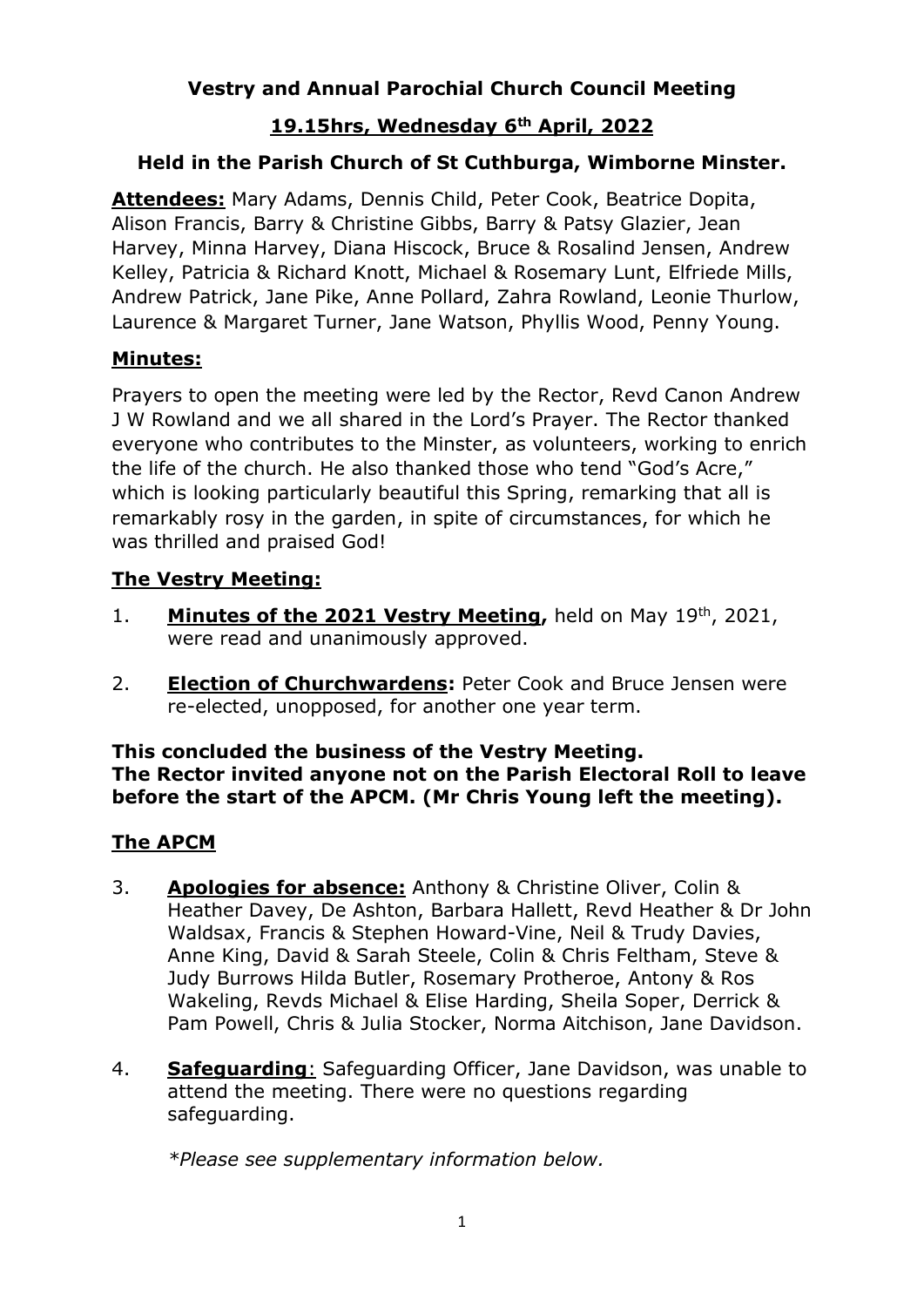- 5. **GDPR** Management of all information being held: The Rector reminded all of our shared responsibility to password protect all data, or lock away all printed records that we hold in relation to our role, as members of the PCC, or in the running of the church. We were reminded that nobody should pass on contact information or church documents without permission from the Rector or the Churchwardens.
- 6. **Minutes of the 2021 Annual Parochial Church Council and Vestry Meeting**, were approved. Proposed: Leonie Thurlow Seconded: Jean Harvey. All in favour.
- 7. **Matters Arising**: none.
- 8. **Electoral Roll 2022**, (compiled by Mrs Jane MacCaig, Electoral Roll Officer and Parish Secretary) The Electoral Roll Certificate was approved by the Rector and will be sent to the Salisbury Diocese. There are 329 parishioners on roll. The meeting wished to convey their thanks to Mrs Jane MacCaig for compiling it and confirmed that they would like her to continue as our Electoral Roll Officer.
- 9. **Elections Parochial Church Council Members:** There were five vacancies and one person had been proposed and seconded in the month before the APCM, so, there was no need for an election. Andrew Kelley was thus elected for a three-year term. The Rector asked if anyone was willing to take on the role of Diocesan Representative, but the role remained unfilled.

# **10. Annual Accounts for 2021 & Treasurer's Report:**

The Draft Accounts had been circulated to the PCC. No questions were asked about them at the meeting. Richard Knott, our Treasurer, said that the Minster now has an experienced Finance Manager, Jackie Morgan (a qualified Accountant) which has assisted him greatly in the reporting the accounts to the PCC.

There were no questions.

Draft Accounts Proposed: Richard Knott, Seconded: Andrew Patrick. All in favour.

### **11. Presentation of the Terrier (An inventory of the Minster Church):**

This is the inventory of the assets of the parish church which is compiled as a record for the Church of England, rather than for insurance purposes. A comprehensive list is maintained and will be presented as required, at the time of the Archdeacon's visitation (June  $22<sup>nd</sup> 2022$ ). An electronic organ has been added along with a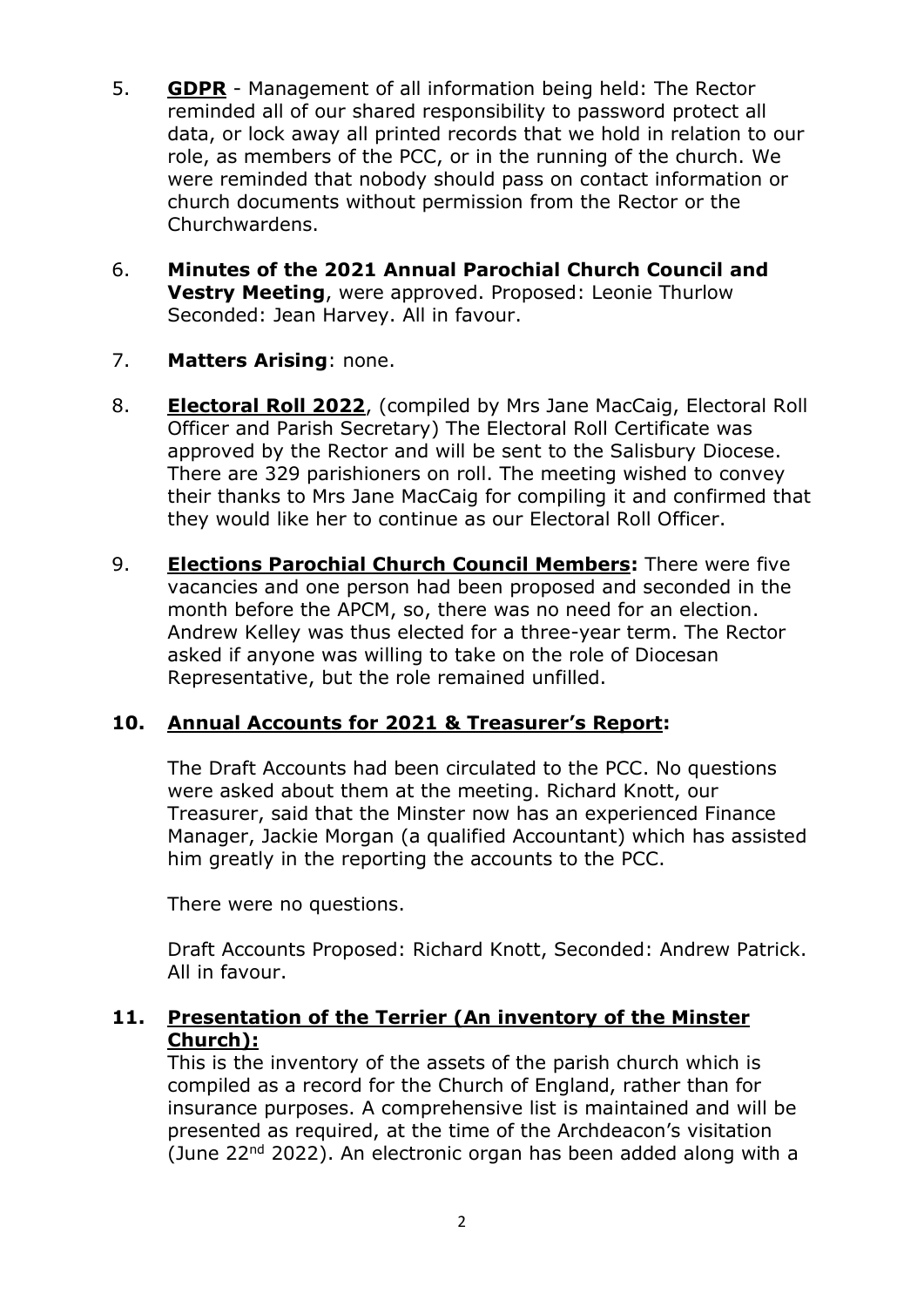few other items of smaller value. There were no significant losses or disposals reported.

There were no questions.

12. **PCC to receive The Annual Report**: (compiled by PCC secretary Mrs Beatrice Dopita.) The Rector thanked the PCC Secretary for gathering and compiling the report which represented most of the diverse activities of the Parish. He thanked all involved in their commitment during difficult times.

CW Bruce Jensen raised this point to correct a misunderstanding:

The Chained Library report contains this sentence:

*The library roof was found to have a small hole through which rain was coming in.*

This is not quite correct. The true situation is that the hole was on the side of the building, not the roof, and cold damp air was coming in, not rain. So the problem was not quite as serious as it sounds.

No further matters were raised, or questions asked.

The report is available on [www.wimborneminster.org.uk](http://www.wimborneminster.org.uk/) (There are some printed copies available for those unable to access it online). Printed copies can be obtained through the Parish Office or by asking PCC Secretary, Beatrice, for a copy.

Proposed: Margaret Turner, Seconded: Alison Francis. All in favour.

### 13. **Church Wardens' Supplementary reports**:

CW Peter Cook especially thanked CW Bruce Jensen for his extra Verger duties, and for his role in streaming services on YouTube and Zoom. These have been greatly appreciated, during the pandemic, by those who are unable to return to church.

Faculties have been granted, and the work completed, for a new notice board in the churchyard. The faculty for the repair to the support structure for the seventh bell was granted today  $(6<sup>th</sup>$  April, 2022).

The work on the organ continues and the large pipes and much of the casing for the organ and the swell box are already in place. An inaugural recital is planned for July. Woofyt courses and Experience Easter have brought children into the Minster to engage with both the organ and the spiritual dimension of Easter.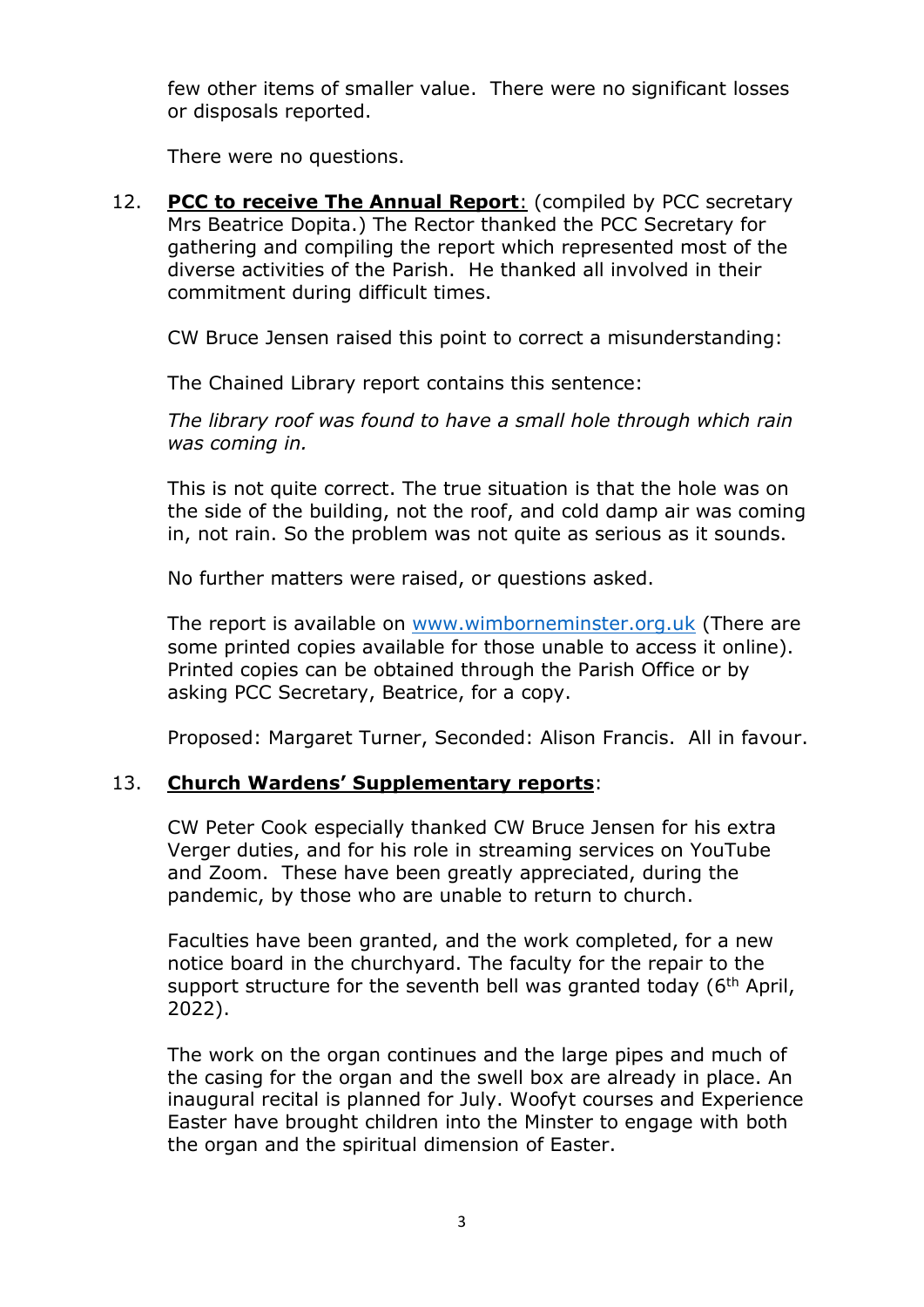CW Bruce Jensen, in turn, thanked Peter for dealing with the complex paperwork associated with obtaining faculties for proposed work in the church, a task which he found disagreeable. A pigeon, which had entered the church, has been successfully chased out.

There was warm and heartfelt applause for both Wardens.

There were no questions.

# **14. Chairman's (Rector) Supplementary Report:**

Plans to improve disabled access and to enhance the Children's Corner are continuing. We are also considering ways to make the Rear Nave a more flexible space for worship, welcome and for temporary exhibitions. Making more of the Minster's cultural heritage, as a visitor attraction, is also being considered.

As we emerge from the Covid-19 Pandemic, and our finances have improved the decision has been taken to recruit a second Verger to return to seven-day opening as soon as possible. We pray that the right person will apply for this post.

The Minster is also trying to recruit a Community Outreach Worker; both posts have been funded by generous donations. Minster Praise, at 11.15am, is now a weekly service; we hope that it will offer a less formal style of worship which may suit younger families. All seeking baptism will be directed to attend our services as appropriate.

The Rector has consulted colleagues and been granted sabbatical leave by The Bishop of Sherborne. (May, June, July 2023) during which time Revd Nick Wells and colleagues will offer cover for him.

There were no questions.

# **15. Concluding Prayers & The Grace led by the Rector.**

The meeting ended at 8pm

### *\*Supplementary information on safeguarding*

*Safeguarding Training and DBS checks continue for all volunteers who have contact with young people. At the Minster, we adhere to Church of England requirements for Safer Recruitment in all roles. This includes all paid staff and volunteers. As the Minster has a turnover over £100,000, all PCC members and those in paid senior management positions are required to complete a number of safeguarding checks. These are:*